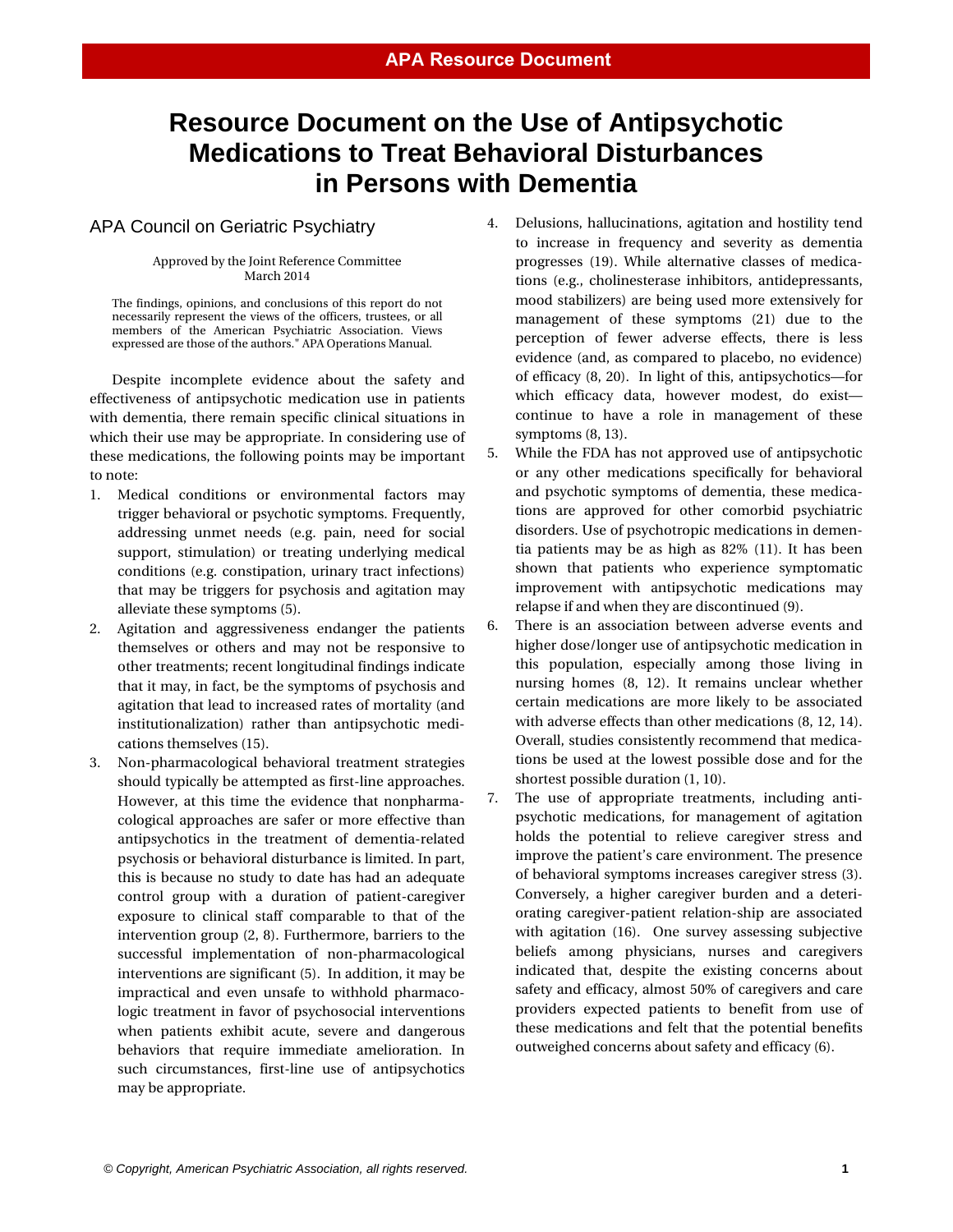#### **ANTIPSYCHOTIC MEDICATIONS TO TREAT BEHAVIORAL DISTURBANCES IN PERSONS WITH DEMENTIA**

When antipsychotic medications are used, it is important to:

- 1. Identify and enumerate specific target symptoms prior to initiation of antipsychotic medication. Discuss the targeted symptoms for antipsychotic treatment with the patient and/or appropriate surrogate decision-maker and document their understanding.
- 2. Clinicians should obtain consent for these medications in the same way that they obtain consent for other medications. The consent process should include discussion of the purposes and potential adverse effects of medications with patients and/or surrogate decision-makers; the FDA warnings regarding the use of antipsychotics in dementia should be included in these discussions (4). The process for consent may range from formal discussions to less formal notifications, and should be well documented.
- 3. Monitor patients frequently for evidence of effectiveness and toxicity. Frequent dose adjustments may be necessary. Use the lowest effective dosages, and increase dosages slowly and only if indicated clinically.
- 4. Consider the use of standardized measures of agitation or of behavioral symptoms in dementia to monitor the effects of treatment and adjust medications accordingly. Several such scales (e.g. Pittsburgh Agitation Scale, Cohen-Mansfield Agitation Inventory) can be obtained free of cost (17, 18).
- 5. Consider tapering and discontinuing these medications when the target symptoms remit. While there is a risk of symptomatic relapse (9), evidence indicates that these medications may often be tapered without adverse clinical events, particularly if the symptoms were not severe (7).
- 6. Monitor patients closely for evidence of relapse if and when the medications are tapered and/or discontinued.

#### **Comment**

This resource document was prepared by the members of the Council on Geriatric Psychiatry and reflects their views based on the studies cited. It should be noted that the Council did not review the literature using a systematic methodology involving rating the strength of the evidence and the risk of bias.

## **References**

- 1. Alexopoulos GS, Streim J, Carpenter D, Docherty JP; Expert Consensus Panel for Using Antipsychotic Drugs in Older Patients. Using antipsychotic agents in older patients. Journal of Clinical Psychiatry. 2004;65 Suppl 2:5-99.
- 2. Brodaty H, Arasaratnam C. Meta-analysis of nonpharmacological interventions for neuropsychiatric symptoms of dementia. Am J Psychiatry 2012; 169:946-953.
- 3. Brodaty H, Woodward M, Boundy K, Ames D, Balshaw R; PRIME Study Group. Prevalence and Predictors of Burden in Caregivers of People with Dementia. American Journal of Geriatric Psychiatry. 2013 E-published Sep 5.
- 4. Brummel-Smith, K. It's time to require written informed consent when using antipsychotics in dementia, 2008, British Journal of Medical Practitioners 1(2), 4-6.
- 5. Cohen-Mansfield J. Nonpharmacologic treatment of behavioral disorders in dementia. Current Treatment Options in Neurology. 2013 Dec;15(6):765-85.
- 6. Cornegé-Blokland E, Kleijer BC, Hertogh CM, van Marum RJ. Reasons to prescribe antipsychotics for the behavioral symptoms of dementia: a survey in Dutch nursing homes among physicians, nurses, and family caregivers. Journal of the American Medical Directors Association. 2012 Jan;13(1):80.e1-6.
- 7. Declercq T, Petrovic M, Azermai M, Vander Stichele R, De Sutter AI, van Driel ML, Christiaens T. Withdrawal versus continuation of chronic antipsychotic drugs for behavioural and psychological symptoms in older people with dementia. Cochrane Database Systematic Review. 2013 Mar 28;3:CD007726.
- 8. Devanand DP. Psychosis, agitation, and antipsychotic treatment in dementia. American Journal of Psychiatry. 2013 Sep 1;170(9):957- 60.
- 9. Devanand DP, Mintzer J, Schultz SK, Andrews HF, Sultzer DL, de la Pena D, Gupta S, Colon S, Schimming C, Pelton GH, Levin B Relapse risk after discontinuation of risperidone in Alzheimer's disease. N Engl J Med. 2012 Oct 18;367(16):1497-507.
- 10. Gareri P, De Fazio P, Manfredi VG, De Sarro G. Use and Safety of Antipsychotics in Behavioral Disorders in Elderly People With Dementia. Journal of Clinical Psychopharmacology. 2013 Oct 23.
- 11. Gustafsson M, Karlsson S, Gustafson Y, Lövheim H. Psychotropic drug use among people with dementia— a six-month follow-up study. BMC Pharmacology Toxicology. 2013 Nov 7;14(1):56.
- 12. Huybrechts KF, Gerhard T, Crystal S, Olfson M, Avorn J, Levin R, Lucas JA, Schneeweiss S. Differential risk of death in older residents in nursing homes prescribed specific antipsychotic drugs: population based cohort study. British Medical Journal. 2012 Feb 23;344:e977.
- 13. Jennings L, Grossberg GT. Antipsychotics continue to have a place in the management of difficult behavior problems in patients with dementia. Journal of the American Medical Directors Association. 2013 Jun;14(6):447-9.
- 14. Jin H, Shih PA, Golshan S, Mudaliar S, Henry R, Glorioso DK, Arndt S, Kraemer HC, Jeste DV. Comparison of longer-term safety and effectiveness of 4 atypical antipsychotics in patients over age 40: a trial using equipoise-stratified randomization. Journal of Clinical Psychiatry. 2013 Jan;74(1):10-8.
- 15. Lopez OL, Becker JT, Chang YF, Sweet RA, Aizenstein H, Snitz B, Saxton J, McDade E, Kamboh MI, DeKosky ST, Reynolds CF 3rd, Klunk WE. The long-term effects of conventional and atypical antipsychotics in patients with probable Alzheimer's disease. American Journal of Psychiatry. 2013 Sep 1;170(9):1051-8.
- 16. Morgan RO, Sail KR, Snow AL, Davila JA, Fouladi NN, Kunik ME. Modeling causes of aggressive behavior in patients with dementia. Gerontologist. 2013 Oct;53(5):738-47
- 17. Rabinowitz J, Davidson M, De Deyn PP, Katz I, Brodaty H, Cohen-Mansfield J. Factor analysis of the Cohen-Mansfield Agitation Inventory in three large samples of nursing home patients with dementia and behavioral disturbance. American Journal of Geriatric Psychiatry. 2005 Nov;13(11):991-8.
- 18. Rosen J, Burgio L, Kollar M, Cain M, Allison M, Fogleman M, Michael M, Zubenko GS. A user-friendly instrument for rating agitation in dementia patients. American Journal of Geriatric Psychiatry. 1994 Winter;2(1):52-9.